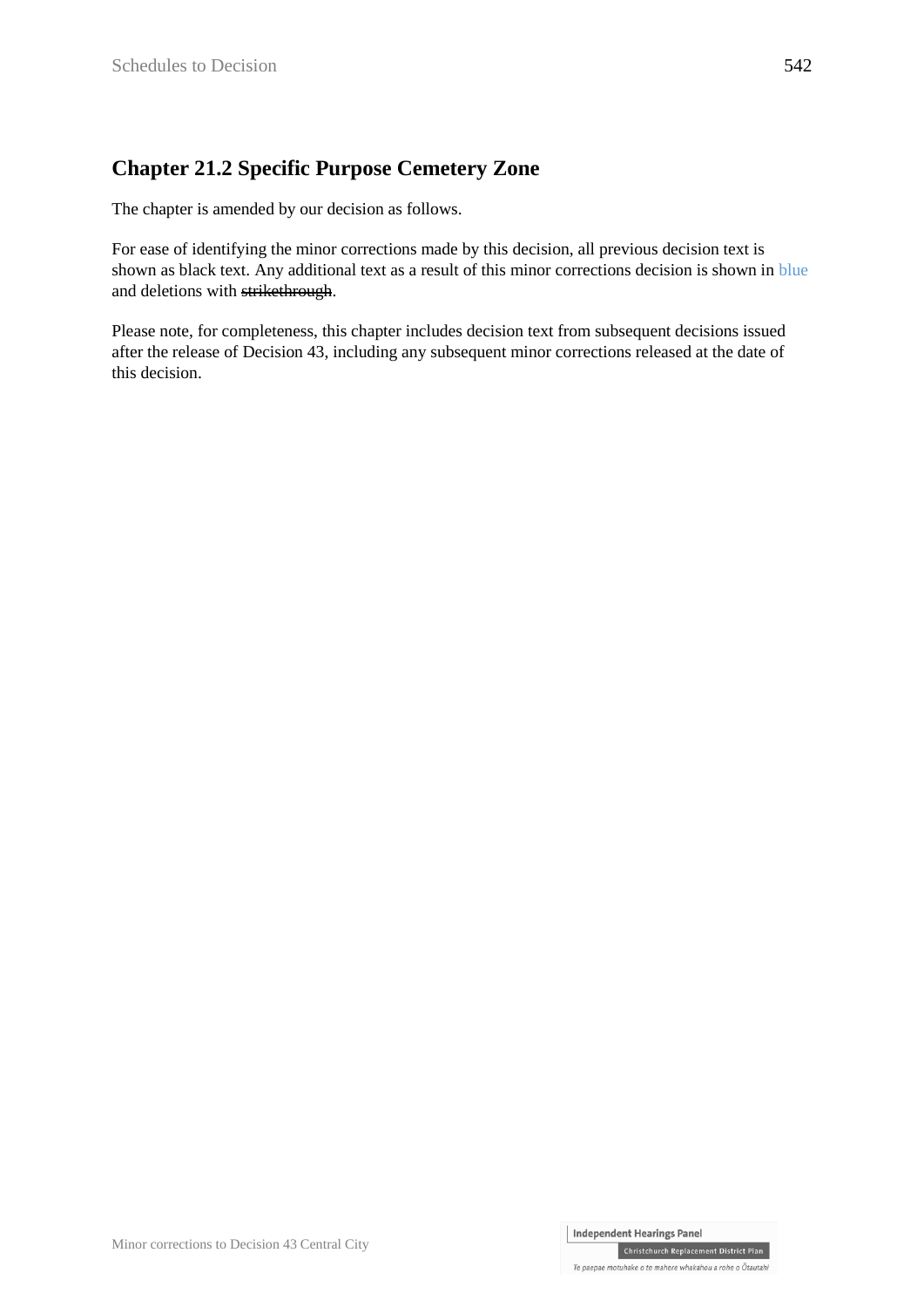# **21.2 Specific Purpose (Cemetery) Zone**

## **21.2.1 Introduction**

This introduction is to assist the lay reader to understand how this chapter works and what it applies to. It is not an aid to interpretation in a legal sense.

The provisions in this chapter give effect to the Chapter 3 Strategic Directions Objectives.

This chapter relates to activities that may occur in the Specific Purpose (Cemetery) Zone. Objectives, policies, rules, standards and assessment criteria provide for activities in this zone.

The Specific Purpose (Cemetery) Zone applies to specific cemeteries and crematoria across Christchurch City. It seeks to enable cremation and interment services on most sites and, where appropriate, recognise, protect and enhance the cultural heritage, ecological, landscape and spiritual/religious values of cemeteries and crematoria in the zone.

## **21.2.2 Objectives and policies**

### **21.2.2.1 Objective – Cemeteries and crematoria**

a. Cemeteries and crematoria are provided in the Specific Purpose (Cemetery) Zone to enable cremation and interment services to meet the community's needs, other than in the closed Barbadoes Street Cemetery.

#### **21.2.2.1.1 Policy – Provision of cremation and interment services**

- a. The provision of cremation in a crematorium, interment and disinterment services, and its associated activities, shall ensure that risks and actual or potential adverse effects to people, property and the natural environment are minimised.
- b. Cremation and interment are not provided for in the Barbadoes Street Cemetery.

### **21.2.2.2 Objective – Natural and cultural heritage**

a. The cultural heritage, ecological, landscape, spiritual and religious values of cemeteries and crematoria are, where appropriate, recognised, protected, enhanced and/or conserved.

#### **21.2.2.2.1 Policy – Natural and cultural heritage**

a. The protection, enhancement and/or conservation of the cultural heritage, ecological, landscape, spiritual and religious values of cemeteries and crematoria shall be, where appropriate, recognised, promoted and/or conserved in the development, operation and management of cemeteries.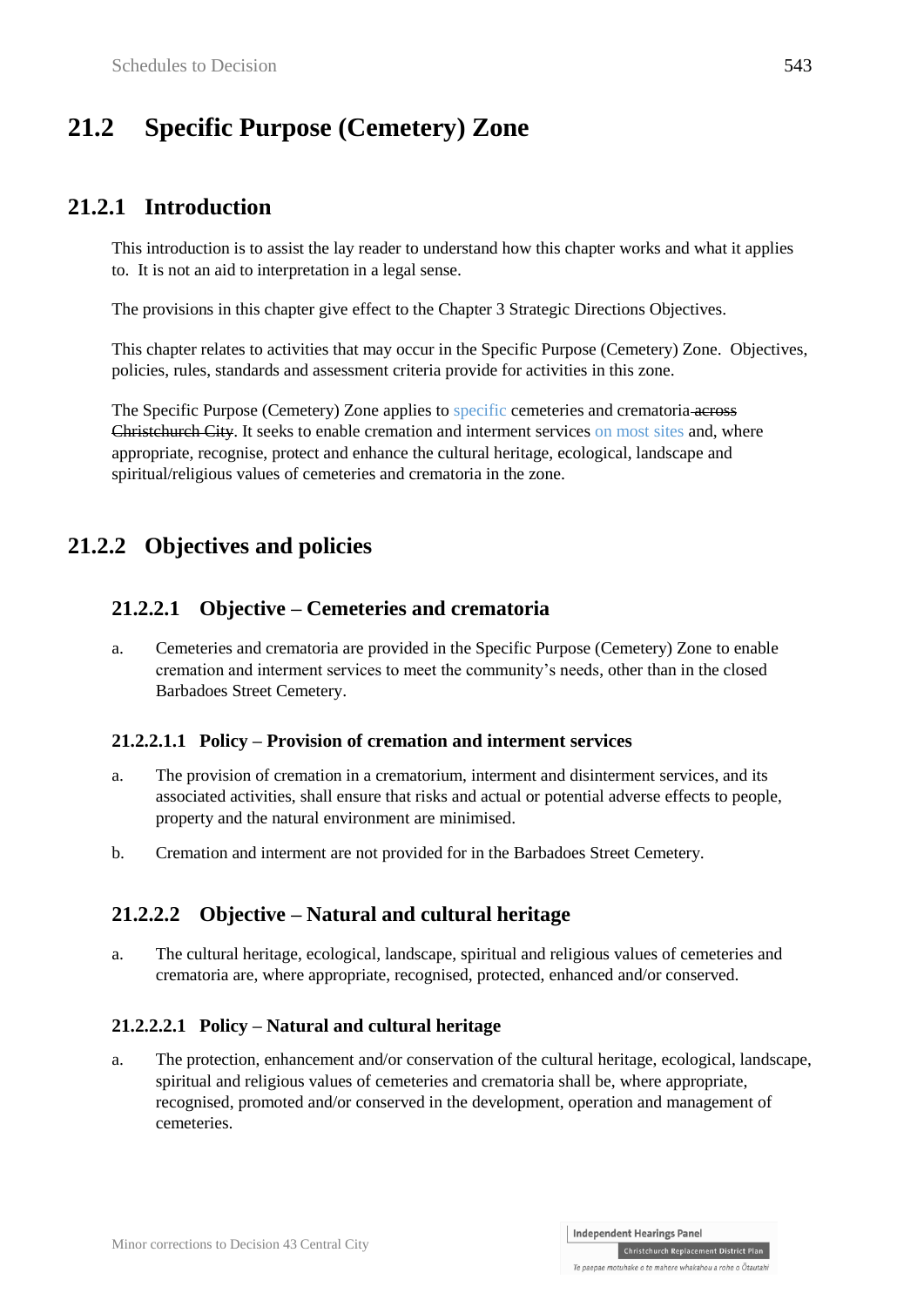### **21.2.2.3 Objective – Passive cemetery activities**

a. Cemeteries and crematoria are developed and managed to provide for passive cemetery activities in the City.

### **21.2.2.3.1 Policy – Compatibility**

- a. The location, design, bulk and scale of buildings shall be compatible with the size and purpose of the activity.
- b. Any passive cemetery activities and its associated structures are secondary to the primary purpose of interment or conservation in the case of the Barbadoes Street Cemetery.

## **21.2.3 How to interpret and apply the rules**

- a. The rules that apply to activities in the Specific Purpose (Cemetery) Zone and that involve the use of the cemeteries and crematoria listed in Appendices 21.2.7.1 and  $12.27.221.2.7.2$ , and shown on the planning maps, are contained in the activity status tables (including activity specific standards) in Rule 21.2.4 and the built form standards in Rule 21.2.5.
- b. The activity status tables and standards in the following chapters also apply to activities in the Specific Purpose (Cemetery) Zone :
	- **5** Natural Hazards;
	- **6** General Rules and Procedures;
	- **7** Transport;
	- **8** Subdivision, Development and Earthworks;
	- **9** Natural and Cultural Heritage;
	- **11** Utilities and Energy;
	- **12** Hazardous Substances and Contaminated Land;

#### **Notes:**

- A. Cemeteries are included in the Ministry for the Environment's Hazardous Activities and Industries List (HAIL). All listed cemeteries will be managed to ensure that they comply with the requirements of the Resource Management (National Environmental Standards for Assessing andManaging Contaminants in Soil to Protect Human Health) Regulations 2011.
- B. Activities should be undertaken in accordance with the Christchurch City Council Cemeteries Handbook (June 2013), relevant Cemetery Development Plans and Conservation Plans, and the Christchurch City Council Cemeteries Master Plan (June 2013).
- C. Maintenance and repair works on headstones and other structures in the Barbadoes Street Cemetery should be undertaken in accordance with the ICOMOS New Zealand Charter for the Conservation of Places of Cultural Heritage Value and Conserving Our Cemeteries, 2003, by the National Trust of Australia (Victoria).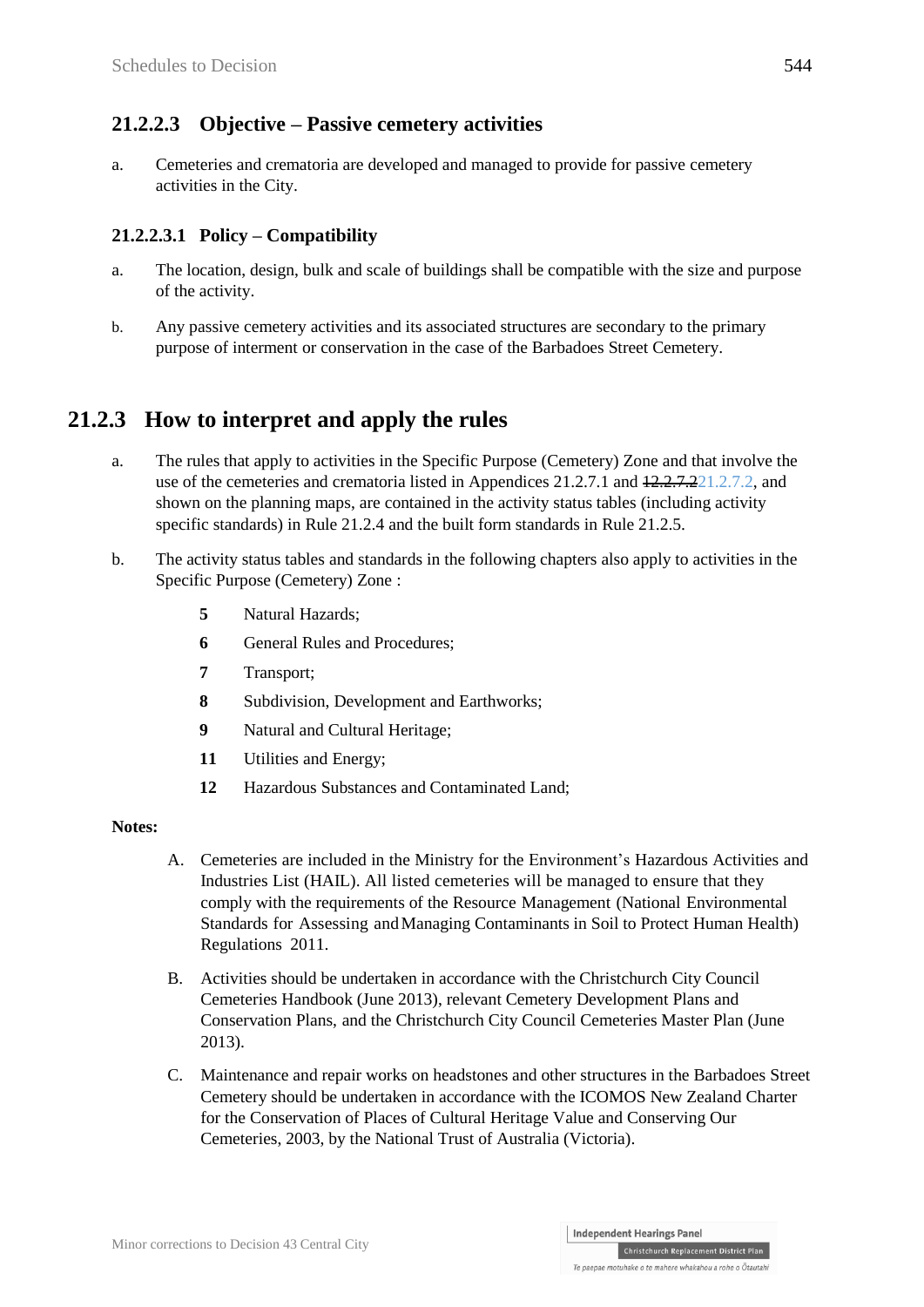c. Where the word "facility" is used in the rules, it shall also include the use of a site/building for the activity that the facility provides for, unless expressly stated otherwise.

Similarly, where the word/phrase defined include the word "activity" or "activities", the definition includes the land and/or buildings for that activity unless stated otherwise in the activity status tables.

## **21.2.4 Rules – Specific Purpose (Cemetery) Zone**

## **21.2.4.1 Activity status tables**

#### **21.2.4.1.1 Permitted activities**

The activities listed below are permitted activities in the Specific Purpose (Cemetery) Zone if they meet any activity specific standards set out in this table and the built form standards in Rule 21.2.5

|             |  | Activities may also be restricted discretionary or non-complying as specified in Rules 21.2.4.1.2 and |  |  |
|-------------|--|-------------------------------------------------------------------------------------------------------|--|--|
| 21.2.4.1.3. |  |                                                                                                       |  |  |

| <b>Activity</b> |                                                                                                                                                                                                  | <b>Activity specific standards</b> |                                                                                                                                                                                                                                                                                                                                               |  |
|-----------------|--------------------------------------------------------------------------------------------------------------------------------------------------------------------------------------------------|------------------------------------|-----------------------------------------------------------------------------------------------------------------------------------------------------------------------------------------------------------------------------------------------------------------------------------------------------------------------------------------------|--|
| <b>P1</b>       | Cremation, burial or interments, disinterments and<br>burial plots, except in the Barbadoes Street<br>Cemetery.                                                                                  |                                    | a. Compliance with the built form standards at Rule<br>$21.2.5(b)$ and (c).<br>b. Cremation shall occur only within a crematorium.                                                                                                                                                                                                            |  |
| P2              | Installation, repair and maintenance, and/or<br>removal of monuments, vaults or mausolea.<br>In the Barbadoes Street Cemetery maintenance and<br>repair works on headstones and other structures |                                    | a. Rule $21.2.5(a)$ to (d).                                                                                                                                                                                                                                                                                                                   |  |
| P <sub>3</sub>  | Installation of temporary markers.                                                                                                                                                               | a.                                 | Temporary markers shall have a duration of only<br>one year, excluding plot markers which are flush<br>or below ground level.                                                                                                                                                                                                                 |  |
| <b>P4</b>       | Any single building.                                                                                                                                                                             |                                    | a. Compliance with the built form standards at Rule<br>$21.2.5$ (a), (b) and (d).<br>b. Any single building shall not exceed 200m <sup>2</sup> gross<br>floor area.<br>c. Closed cemeteries listed in Appendix 21.2.7.2 –<br>Any single building shall not exceed 40m <sup>2</sup> gross<br>floor area, except that one residential unit that |  |
|                 |                                                                                                                                                                                                  |                                    | does not exceed 150m <sup>2</sup> gross floor area may be<br>erected on any one site for management or<br>custodial purposes.                                                                                                                                                                                                                 |  |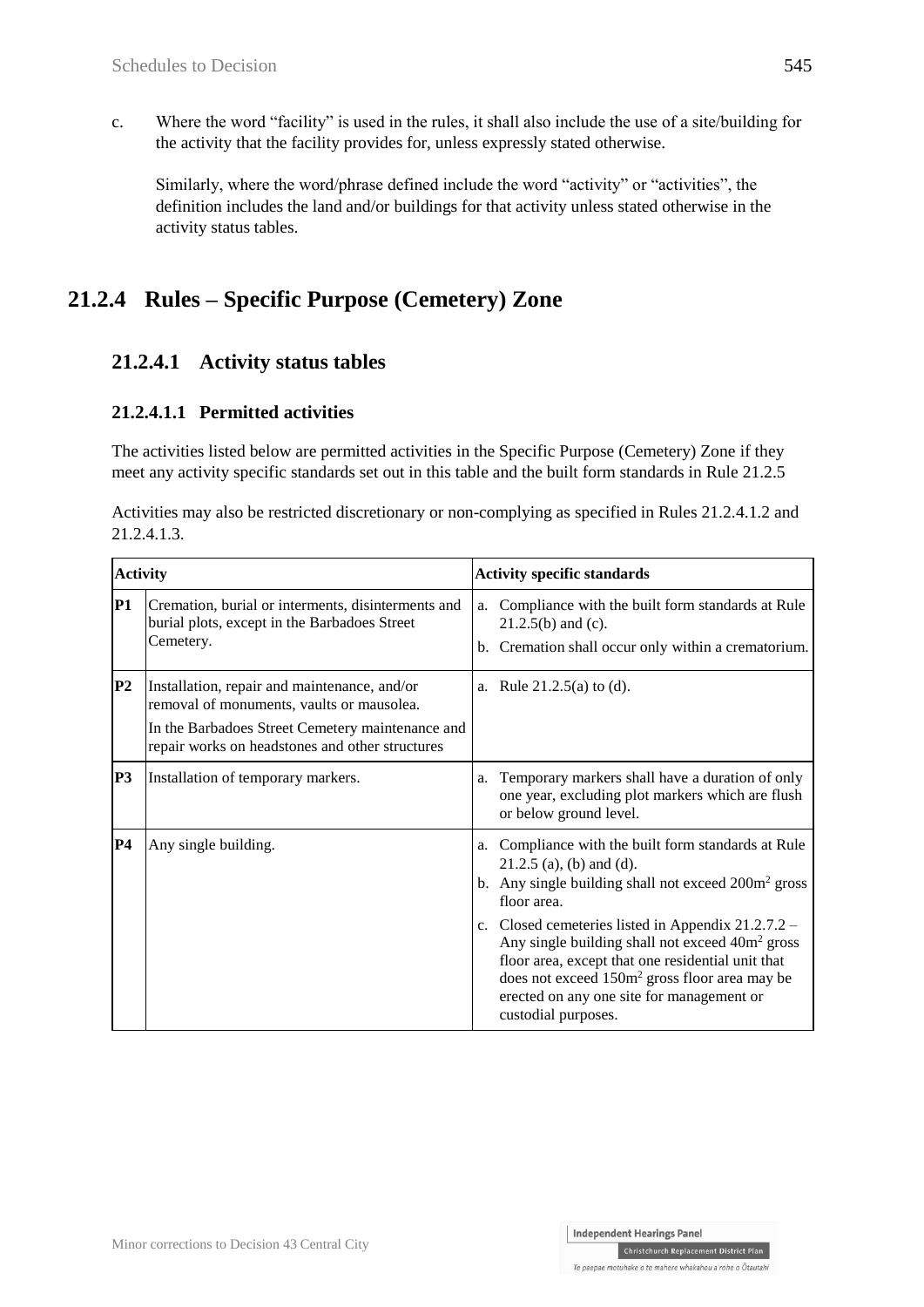| <b>Activity</b> |                                                                                                                                                                                                                                                                                                                                                           | <b>Activity specific standards</b> |
|-----------------|-----------------------------------------------------------------------------------------------------------------------------------------------------------------------------------------------------------------------------------------------------------------------------------------------------------------------------------------------------------|------------------------------------|
| P5              | General maintenance, including:<br>a. top dressing of graves;<br>b. mowing, fertilising, aeration etc of lawn areas;<br>c. shrub planting of existing planted areas;<br>pruning of trees;<br>d.<br>removal of planting areas (including native and<br>e.<br>exotic species);<br>removal of plants on graves (including native<br>and exotic species); and | a. Nil.                            |
| P6              | removal of trees.<br>$\mathfrak{g}$ .<br>Planting of new (native or exotic) trees and shrubs; a. Nil.                                                                                                                                                                                                                                                     |                                    |
|                 | or the establishment of new lawn areas.                                                                                                                                                                                                                                                                                                                   |                                    |
| P7              | Graveyard spiritual services.                                                                                                                                                                                                                                                                                                                             | Nil.<br>a.                         |

### **21.2.4.1.2 Restricted discretionary activities**

The activities listed below are restricted discretionary activities.

Discretion to grant or decline consent and impose conditions is restricted to the matters of discretion set out in 21.2.6, as set out in the following table.

| <b>Activity</b> |                                                                                                                                                                                      | The Council's discretion shall be limited to the<br>following matters:                                                                                                                                                                                                          |  |  |
|-----------------|--------------------------------------------------------------------------------------------------------------------------------------------------------------------------------------|---------------------------------------------------------------------------------------------------------------------------------------------------------------------------------------------------------------------------------------------------------------------------------|--|--|
|                 | <b>RD1</b> Any activity listed in Rule 21.2.4.1.1 P1 to P4<br>that does not comply with one or more of the<br>built form standards listed under the activity<br>specific standards.  | a. Street scene $-21.2.6.1$ .<br>b. Height, separation from neighbours and daylight<br>recession planes $-21.2.6.2$ .                                                                                                                                                           |  |  |
|                 | <b>RD2</b> Any work on monuments, vaults or mausolea in $\vert$ a. Street scene – 21.2.6.1.<br>the Akaroa French Cemetery and Mount<br>Magdala Cemetery listed in Appendix 21.2.7.2. | b. Height, separation from neighbours and daylight<br>recession planes $-21.2.6.2$ .<br>Note: This activity should align with the appropriate<br>Cemetery Conservation Plan and the ICOMOS New<br>Zealand Charter for the Conservation of Places of<br>Cultural Heritage Value. |  |  |

#### **21.2.4.1.3 Non-complying activities**

The activities listed below are non-complying activities.

| <b>Activity</b>                                                                        |
|----------------------------------------------------------------------------------------|
| NC1 Any activity not provided for as a permitted or restricted discretionary activity. |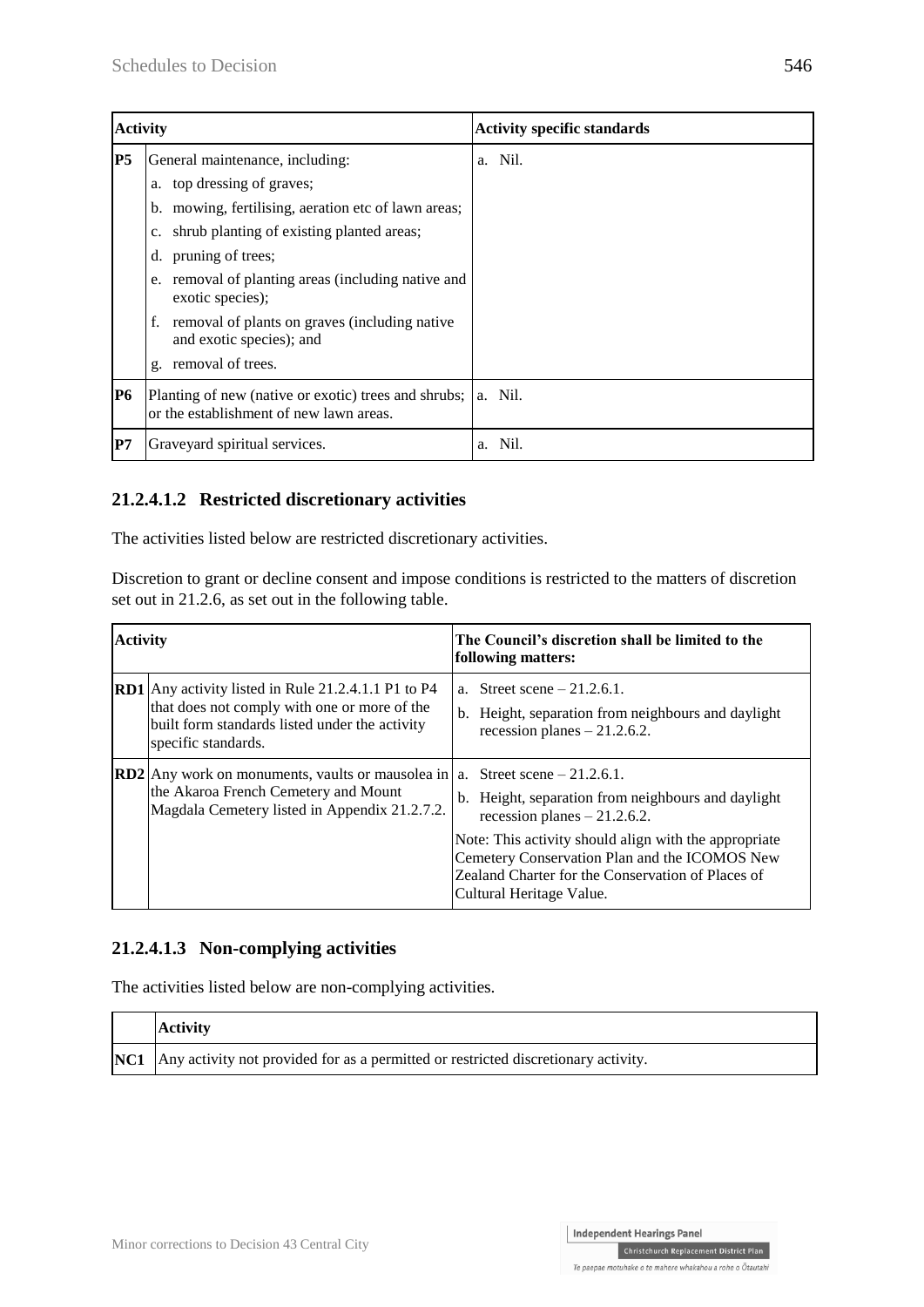|                 |    | <b>Activity</b>                                                                                                                                                                                                                                                                                                                    |
|-----------------|----|------------------------------------------------------------------------------------------------------------------------------------------------------------------------------------------------------------------------------------------------------------------------------------------------------------------------------------|
| NC <sub>2</sub> |    | a. Sensitive activities and buildings (excluding accessory buildings associated with an existing activity):                                                                                                                                                                                                                        |
|                 |    | $\mathbf{i}$ .<br>Within 10 metres of the centre line of a 66kV electricity distribution line or within 10 metres of<br>a foundation of an associated support structure.                                                                                                                                                           |
|                 |    | ii.<br>Within 5 metres of the centre line of a 33kV electricity distribution line or the 11kV Heathcote<br>to Lyttelton electricity distribution line or within 5 metres of a foundation of an associated<br>support structure.                                                                                                    |
|                 |    | b. Fences within 5 metres of a 66kV, 33kV and 11kV Heathcote to Lyttelton electricity distribution line<br>support structure foundation.                                                                                                                                                                                           |
|                 |    | Any application arising from this rule shall be limited notified only to Orion New Zealand Limited or<br>other electricity distribution network operator (absent its written approval).                                                                                                                                            |
|                 |    | Notes:                                                                                                                                                                                                                                                                                                                             |
|                 | 1. | The 66kV, 33kV and the 11kV Heathcote to Lyttelton electricity distribution lines are shown on the<br>planning maps.                                                                                                                                                                                                               |
|                 | 2. | Vegetation to be planted around the electricity distribution lines should be selected and/or managed to<br>ensure that it will not result in that vegetation breaching the Electricity (Hazards from Trees)<br>Regulations 2003.                                                                                                   |
|                 | β. | The New Zealand Electrical Code of Practice for Electrical Safe Distances (NZECP 34:2001)<br>contains restrictions on the location of structures and activities in relation to electricity distribution<br>line. Buildings and activities in the vicinity of electricity distribution lines must comply with the<br>NZECP 34:2001. |
|                 |    |                                                                                                                                                                                                                                                                                                                                    |

## **21.2.5 Built form standards**

The following built form standards shall be met by the relevant permitted activities.

|                | Built form standard                                                                | Standard                                                                                                               |
|----------------|------------------------------------------------------------------------------------|------------------------------------------------------------------------------------------------------------------------|
| a.             | Maximum height of any building                                                     | a. 8 metres<br>b. 5 metres (closed cemeteries $-$ Appendix 21.2.7.2)                                                   |
| b.             | Minimum building setback                                                           | a. 5 meters from a road boundary<br>b. 20 metres from the boundary with any zone other than a<br><b>Transport Zone</b> |
| C <sub>1</sub> | Minimum setback for concrete beams<br>and burial plots from internal<br>boundaries | a. 10 metres.                                                                                                          |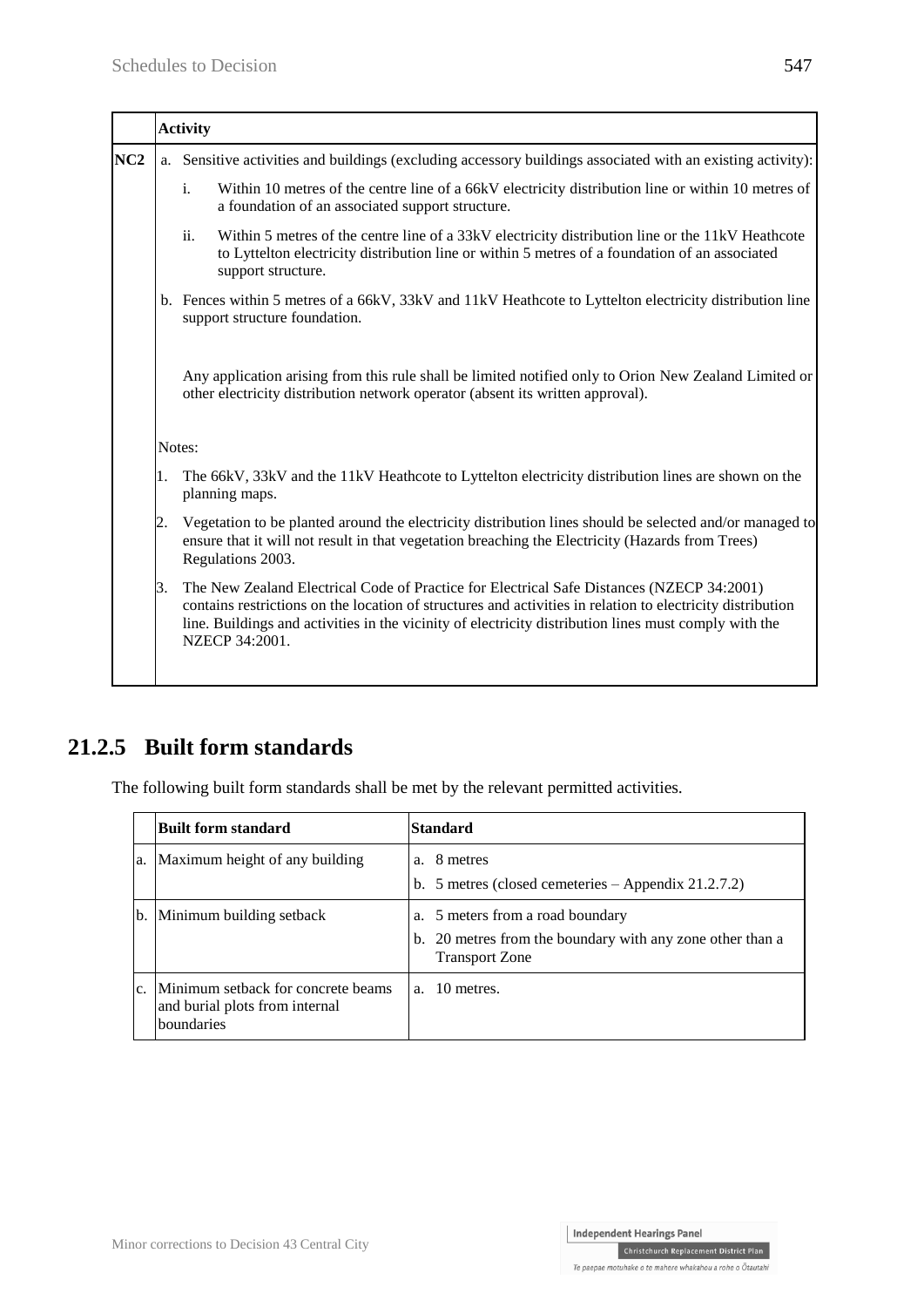| Daylight recession planes<br>d. | a. Buildings shall not project beyond a building envelope<br>constructed by recession planes, as shown in Appendix<br>14.14.2, from points 2.3 metres above internal boundaries<br>adjoining a residential zone. |
|---------------------------------|------------------------------------------------------------------------------------------------------------------------------------------------------------------------------------------------------------------|
|                                 | Note:                                                                                                                                                                                                            |
|                                 | There is no recession plane requirement for the Specific<br>Purpose (Cemetery) Zone unless it adjoins a residential<br>zone.                                                                                     |
|                                 | The level of site boundaries shall be measured from filled<br>ground level except where the site on the other side of the<br>internal boundary is at a lower level, then that lower level<br>shall be adopted.   |

## **21.2.6 Matters of discretion**

### **21.2.6.1 Street scene**

- a. Whether any reduction in setback would enable greater protection or retention of natural or heritage values within the site as a whole.
- b. Any proposed landscaping of buildings or structures which may reduce the visual impact of a reduction in setback.
- c. Any adverse visual or heritage impacts within the special-specific purpose area zone itself and its value to the public, or on its natural character.
- d. Where the site is within the Akaroa Heritage Area, the matters set out in Rule 9.3.6.3.

## **21.2.6.2 Height, separation from neighbours and daylight recession planes**

- a. Any adverse effect of building height on adjacent residences or residential zones, particularly in terms of overshadowing.
- b. The visual impact of the scale of the structure and its appropriateness having regard to the purpose of the specific purpose zone. special area.
- c. Any landscaping provided to reduce the visual impact of the building as seen from the street or adjoining residences.
- d. Where the site is within the Akaroa Heritage Area, the matters set out in Rule 9.3.6.3.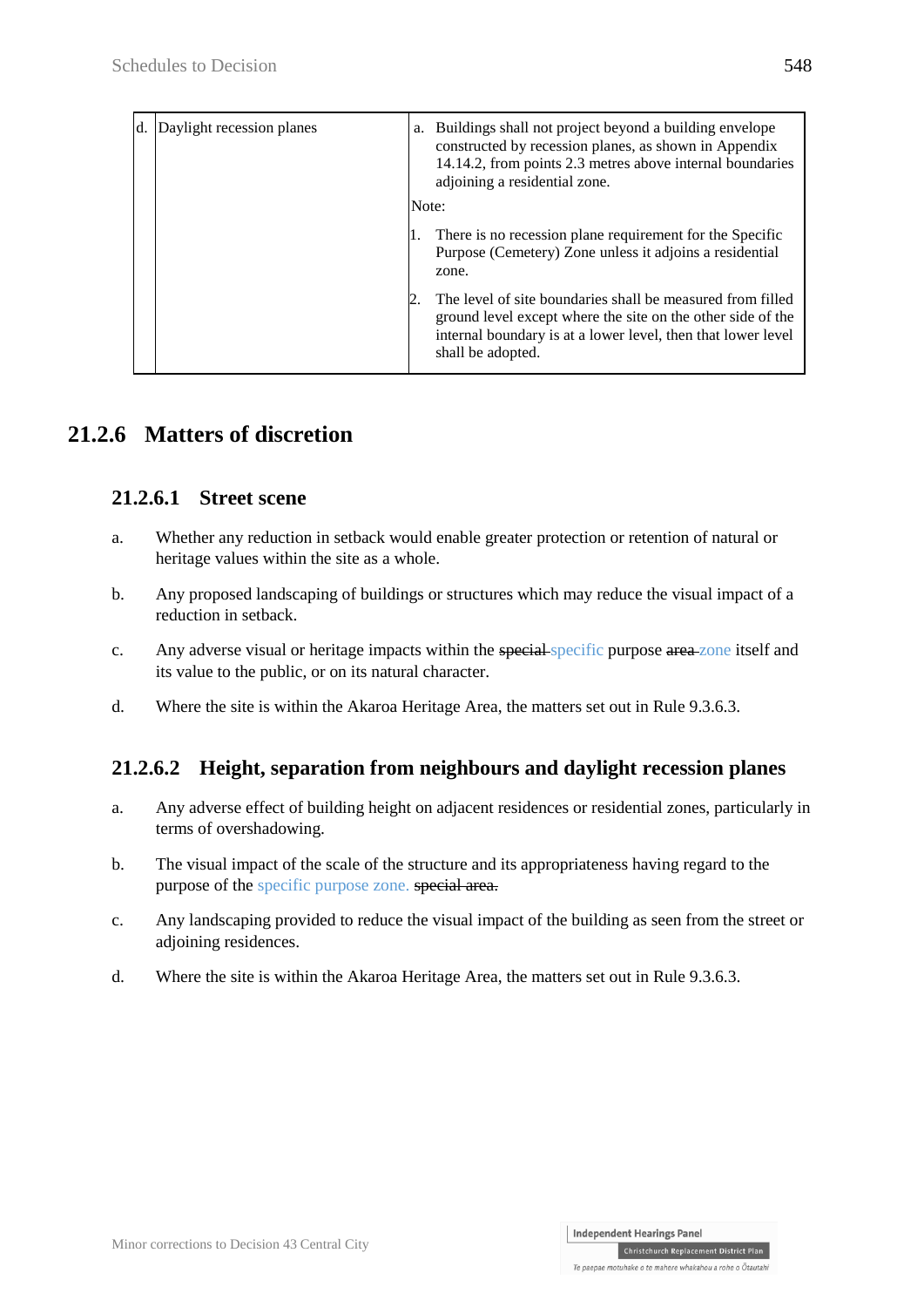# **21.2.7 Appendices**

| No.                     | <b>Name</b>                                                                                                                              | <b>Address</b>                   | Locality           | <b>Legal Description</b>                                                     | Area<br>(ha)                         | <b>Planning</b><br>Map |
|-------------------------|------------------------------------------------------------------------------------------------------------------------------------------|----------------------------------|--------------------|------------------------------------------------------------------------------|--------------------------------------|------------------------|
| $\mathbf{1}$            | Akaroa Anglican<br>Cemetery<br>(see also Appendix<br>9.4.5.1 Significant<br>Trees Schedule)                                              | 135 Beach Road<br>145 Beach Road | Akaroa             | RES 2546 (SO 2619)<br>RES 56 (SO 2619)                                       | 0.6272<br>1.2140                     | 77, R5                 |
| $\overline{2}$          | Akaroa Catholic<br>Cemetery                                                                                                              | 1 Akaroa Cemetery<br>Road        | Akaroa             | RES 116 (SO 2619)                                                            | 0.8093                               | 77, R5                 |
| 3                       | <b>Akaroa Dissenters</b><br>Cemetery                                                                                                     | 3 Akaroa Cemetery<br>Road        | Akaroa             | RES 4997 (SO 9483)                                                           | 0.4944                               | 77, R5                 |
| $\overline{\mathbf{4}}$ | <b>Avonhead Cemetery</b>                                                                                                                 | 140 Hawthornden<br>Road          | Avonhead           | Lot 3 DP 26791<br>Lot 1 DP 354923                                            | 5.53<br>1.5787                       | 23/30                  |
| 5                       | <b>Belfast Cemetery</b>                                                                                                                  | 15 Guthries Road                 | <b>Belfast</b>     | RS 42108 (SO 16519)<br>Lot 1 DP 465652<br>Lot 2 DP 465652<br>Lot 3 DP 465652 | 2.0234<br>1.8574<br>3.1198<br>4.0967 | 12                     |
| 6                       | <b>Bromley Cemetery</b>                                                                                                                  | 429 Linwood Avenue Bromley       |                    | Lot 1 DP 8825                                                                | 10.4485                              | 40                     |
| 7                       | Diamond Harbour<br>Cemetery                                                                                                              | 2D Waipapa Avenue                | Diamond<br>Harbour | Lot 11 DP 304811                                                             | 1.1805                               | 59                     |
| 8                       | Duvauchelle<br>Cemetery                                                                                                                  | 6267 Christchurch<br>Akaroa Road |                    | Duvauchelle RES 3038 (SO 5725)<br>Pt RES 4877 (SO 5725)                      | 0.8701<br>0.4036                     | 70, R5                 |
| 9                       | Harewood Memorial<br>Gardens and<br>Crematorium<br>(see also Appendix<br>9.3.6.1 Schedule of<br>Significant Historic<br>Heritage Places) | 509 Johns Road                   | <b>Belfast</b>     | Lot 13 DP 438426<br>Sec 65 (SO 460822)                                       | 3.5295<br>0.9989                     | 18                     |
| 10                      | Kaituna Valley<br>Cemetery                                                                                                               | 399 Kaituna Valley<br>Road       | Motukarara         | Lot 2 DP 10339 CT<br>443/203                                                 | 0.0938                               | R <sub>3</sub>         |
| 11                      | Le Bons Bay<br>Cemetery                                                                                                                  | 27 Le Bons Bay<br>Cemetery Road  |                    | Le Bons Bay RES 800 (SO 2903)                                                | 2.5571                               | 72, R5                 |
| 12                      | <b>Linwood Cemetery</b>                                                                                                                  | 25 Butterfield<br>Avenue         | <b>Bromley</b>     | Pt Lot 1 DP 8756 CT<br>414/6<br>Sec 2 SO 18385 CT<br>34D/572                 | 6.4933<br>1.3120                     | 33/40                  |

### **21.2.7.1 List of cemeteries and crematoria**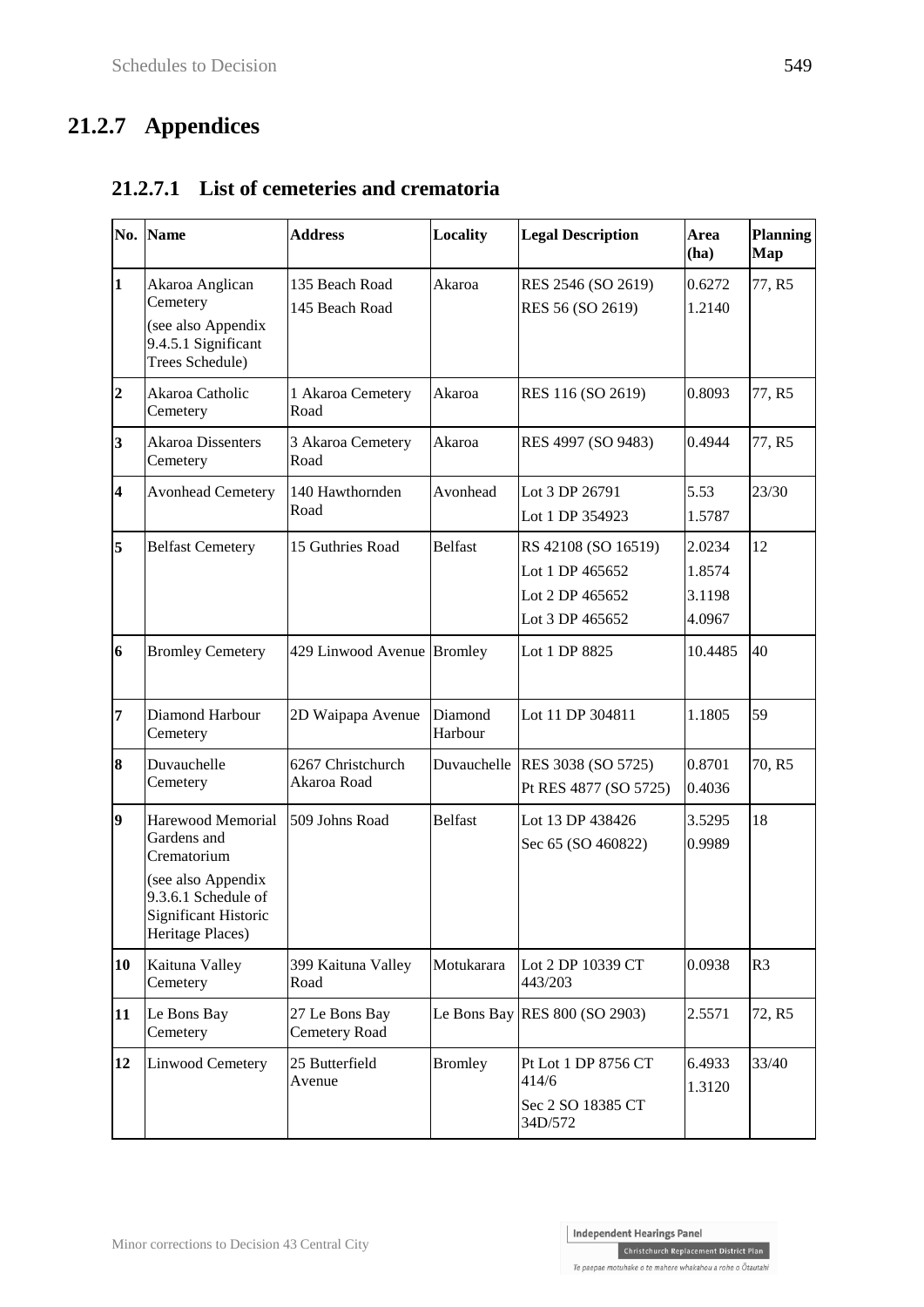| No. | Name                                             | <b>Address</b>                                                 | Locality       | <b>Legal Description</b>                                                                                                                         | Area<br>(ha)                                   | <b>Planning</b><br>Map |
|-----|--------------------------------------------------|----------------------------------------------------------------|----------------|--------------------------------------------------------------------------------------------------------------------------------------------------|------------------------------------------------|------------------------|
| 13  | Little Akaloa<br>Cemetery                        | 1236 Chorlton Road<br>1238 Chorlton Road                       | Okains Bay     | Res 4936 Canterbury<br>Dist<br>Res 4949 Canterbury<br>Dist                                                                                       | .2023<br>.2410                                 | 66/R2                  |
| 14  | <b>Little River Cemetery</b>                     | 30 Upper Church<br>Road                                        | Little River   | RES 3023 (SO 4409)                                                                                                                               | 0.8094                                         | 69                     |
| 15  | <b>Lyttelton Anglican</b><br>Cemetery            | 87 Oxford Street                                               | Lyttelton      | Lot 1 DP 11713 CT<br>464/288                                                                                                                     | 1.2993                                         | 52, R1                 |
| 16  | <b>Lyttelton Catholic</b><br>and Public Cemetery | 56 Reserve Terrace<br>58 Reserve Terrace<br>60 Reserve Terrace | Lyttelton      | RES 46 (BM 292) CT<br>468/107<br>Pt RES 45 (BM 292) CT<br>468/107<br>Pt RES 45 (BM292) CT<br>420/16<br>Lot 43 DP 9983<br>Lot 33 DP 9983          | 0.4046<br>0.2023<br>0.2023<br>0.0212<br>0.1012 | 52, R1                 |
| 17  | <b>Memorial Park</b><br>Cemetery                 | 31 Ruru Road                                                   | <b>Bromley</b> | Pt RS 10269 (BM 318)<br>CT 396/179<br>Pt RS 4075 (A 10266)<br>CT 31F/440<br>RS 40281 (SO 11666)<br>CT 12F/164<br>Pt RS 7469 (LT 46003<br>BM 318) | 6.4749<br>4.9043<br>0.8814<br>0.0320           | 33                     |
| 18  | Okains Bay<br>Cemetery                           | 11 Chorlton Road                                               | Okains Bay     | RES 148 (SO 3091) CT<br>91/186                                                                                                                   | 2.0234                                         | 68, R5                 |
| 19  | Pigeon Bay Cemetery                              | 100 Wilsons Road                                               | Pigeon Bay     | RES 624 (SO 2187)                                                                                                                                | 0.8093                                         | R4                     |
| 20  | Ruru Lawn Cemetery 63 Ruru Road                  |                                                                | <b>Bromley</b> | Pt Lot 1 DP 10009 CT<br>420/197<br>Lot 3 DP 69736 CT<br>40C/538                                                                                  | 15.3879<br>0.1111                              | 33/40                  |
| 21  | <b>Sydenham Cemetery</b>                         | 34 Roker Street                                                | Spreydon       | Pt RS 154 (A 9187) CT<br>23F/695<br>Pt RS 154 (BM 313) CT<br>591/38                                                                              | 6.4218<br>0.1950                               | 45/46                  |
| 22  | Waimairi Cemetery                                | 195A Grahams Road                                              | Burnside       | Lot 314 DP 22922 CT<br>3A/784<br>RES 3740 (SO 4809) CT<br>245/239                                                                                | 1.6936<br>3.0756                               | 23/24                  |
| 23  | Wainui Cemetery                                  | 43 Cemetery Road                                               | Wainui         | RS 41892 (SO 16324)                                                                                                                              | 1.0627                                         | 75, R4                 |